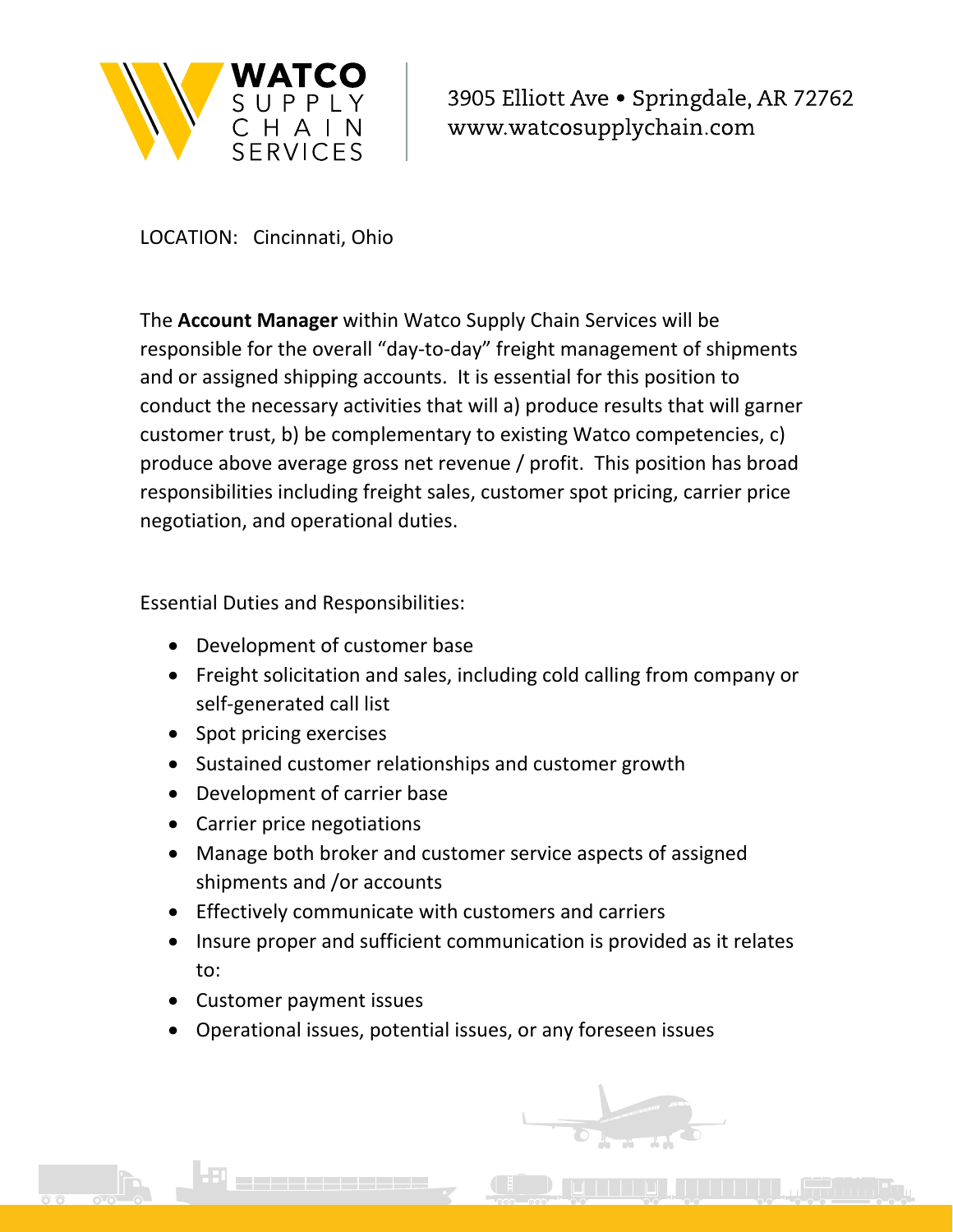

3905 Elliott Ave · Springdale, AR 72762 www.watcosupplychain.com

- Pricing concerns
- Customer needs (current and potential)
- Customer leads
- Any inabilities Watco Supply Chain Services may face
- Other Watco operating unit inquiries
- Ensure Watco Supply Chain Services' operating procedures and protocol are adhered to
- Be aggressively responsive to other Watco operating units and their needs
- Deliver cost effective solutions that always keeps the long term interest of the customer as the first priority
- Ability to travel to customer location(s) if / when needed
- Ensure performance to the branch's annual goals and objectives through individual goal success
- Play critical role in efforts to ensure service, focus, morale, teamwork, and a positive culture is built and maintained within the branch
- Other duties may be assigned

## Qualifications:

- 2 years broker experience preferred
- Significant highway service knowledge, including demonstrable direct relationships within the shipping community
- Demonstrable business development and sales successes
- Demonstrable operations knowledge
- Strong organization and time management skills
- Must possess basic PC skills‐ Microsoft Excel, Word